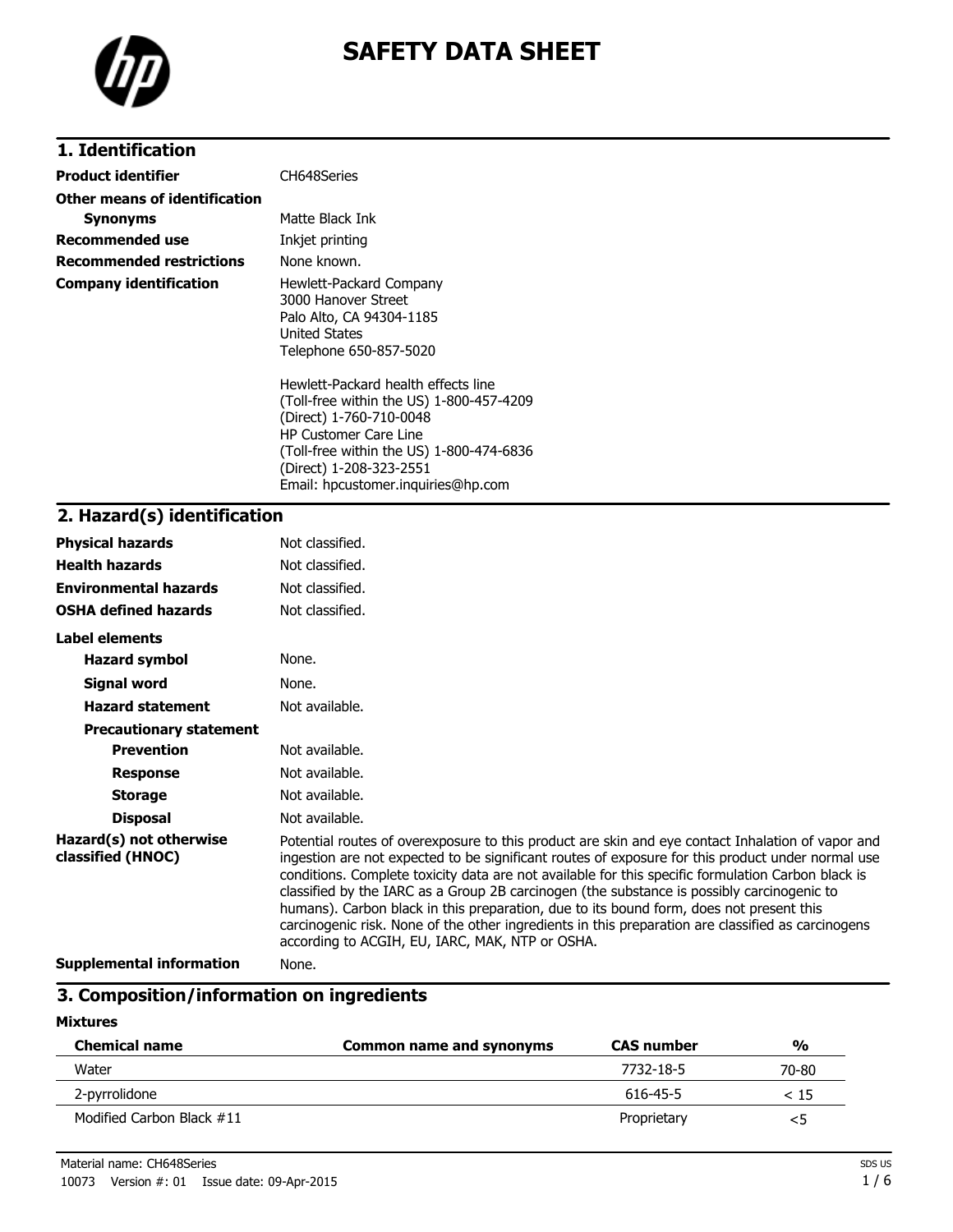| <b>Chemical name</b>                                            | <b>Common name and synonyms</b>                                                                                                                                                                    | <b>CAS number</b> | $\frac{1}{2}$ |
|-----------------------------------------------------------------|----------------------------------------------------------------------------------------------------------------------------------------------------------------------------------------------------|-------------------|---------------|
| Glycerol                                                        |                                                                                                                                                                                                    | $56 - 81 - 5$     | 2.5           |
| <b>Composition comments</b>                                     | This ink supply contains an aqueous ink formulation.<br>This product has been evaluated using criteria specified in 29 CFR 1910.1200 (Hazard<br>Communication Standard).                           |                   |               |
| 4. First-aid measures                                           |                                                                                                                                                                                                    |                   |               |
| <b>Inhalation</b>                                               | Move to fresh air. If symptoms persist, get medical attention.                                                                                                                                     |                   |               |
| <b>Skin contact</b>                                             | Wash affected areas thoroughly with mild soap and water. If irritation persists get medical<br>attention.                                                                                          |                   |               |
| Eye contact                                                     | Do not rub eyes. Immediately flush with large amounts of clean, warm water (low pressure) for at<br>least 15 minutes or until particles are removed. If irritation persists get medical attention. |                   |               |
| <b>Ingestion</b>                                                | If ingestion of a large amount does occur, seek medical attention.                                                                                                                                 |                   |               |
| <b>Most important</b><br>symptoms/effects, acute and<br>delayed | Not available.                                                                                                                                                                                     |                   |               |

# **5. Fire-fighting measures**

| Suitable extinguishing media                                                       | CO2, water, dry chemical, or foam |
|------------------------------------------------------------------------------------|-----------------------------------|
| Unsuitable extinguishing<br>media                                                  | None known.                       |
| <b>Specific hazards arising from</b><br>the chemical                               | Not applicable.                   |
| Special protective equipment Not available.<br>and precautions for<br>firefighters |                                   |
| <b>Specific methods</b>                                                            | None established.                 |

#### **6. Accidental release measures**

| <b>Personal precautions,</b><br>protective equipment and<br>emergency procedures | Wear appropriate personal protective equipment.                                                                                                                              |
|----------------------------------------------------------------------------------|------------------------------------------------------------------------------------------------------------------------------------------------------------------------------|
| <b>Methods and materials for</b><br>containment and cleaning up                  | Dike the spilled material, where this is possible. Absorb with inert absorbent such as dry clay, sand<br>or diatomaceous earth, commercial sorbents, or recover using pumps. |
| <b>Environmental precautions</b>                                                 | Do not let product enter drains. Do not flush into surface water or sanitary sewer system.                                                                                   |
| 7 Handling and ctorago                                                           |                                                                                                                                                                              |

### **7. Handling and storage**

| Precautions for safe handling                                      | Avoid contact with skin, eyes and clothing.                               |
|--------------------------------------------------------------------|---------------------------------------------------------------------------|
| Conditions for safe storage,<br>including any<br>incompatibilities | Keep out of the reach of children. Keep away from excessive heat or cold. |

# **8. Exposure controls/personal protection**

#### **Occupational exposure limits**

#### **US. OSHA Table Z-1 Limits for Air Contaminants (29 CFR 1910.1000)**

| <b>Components</b>                                 | <b>Type</b>                                                           | <b>Value</b>                                                | Form                                |
|---------------------------------------------------|-----------------------------------------------------------------------|-------------------------------------------------------------|-------------------------------------|
| Glycerol (CAS 56-81-5)                            | <b>PEL</b>                                                            | 5 mg/m $3$<br>$15 \text{ mg/m}$                             | Respirable fraction.<br>Total dust. |
| <b>Biological limit values</b>                    | No biological exposure limits noted for the ingredient(s).            |                                                             |                                     |
| <b>Exposure guidelines</b>                        |                                                                       | Exposure limits have not been established for this product. |                                     |
| <b>Appropriate engineering</b><br><b>controls</b> | Use in a well ventilated area.                                        |                                                             |                                     |
|                                                   | Individual protection measures, such as personal protective equipment |                                                             |                                     |
| Eye/face protection                               | Not available.                                                        |                                                             |                                     |
| <b>Skin protection</b>                            |                                                                       |                                                             |                                     |
| <b>Hand protection</b>                            | Not available.                                                        |                                                             |                                     |
| <b>Other</b>                                      | Not available.                                                        |                                                             |                                     |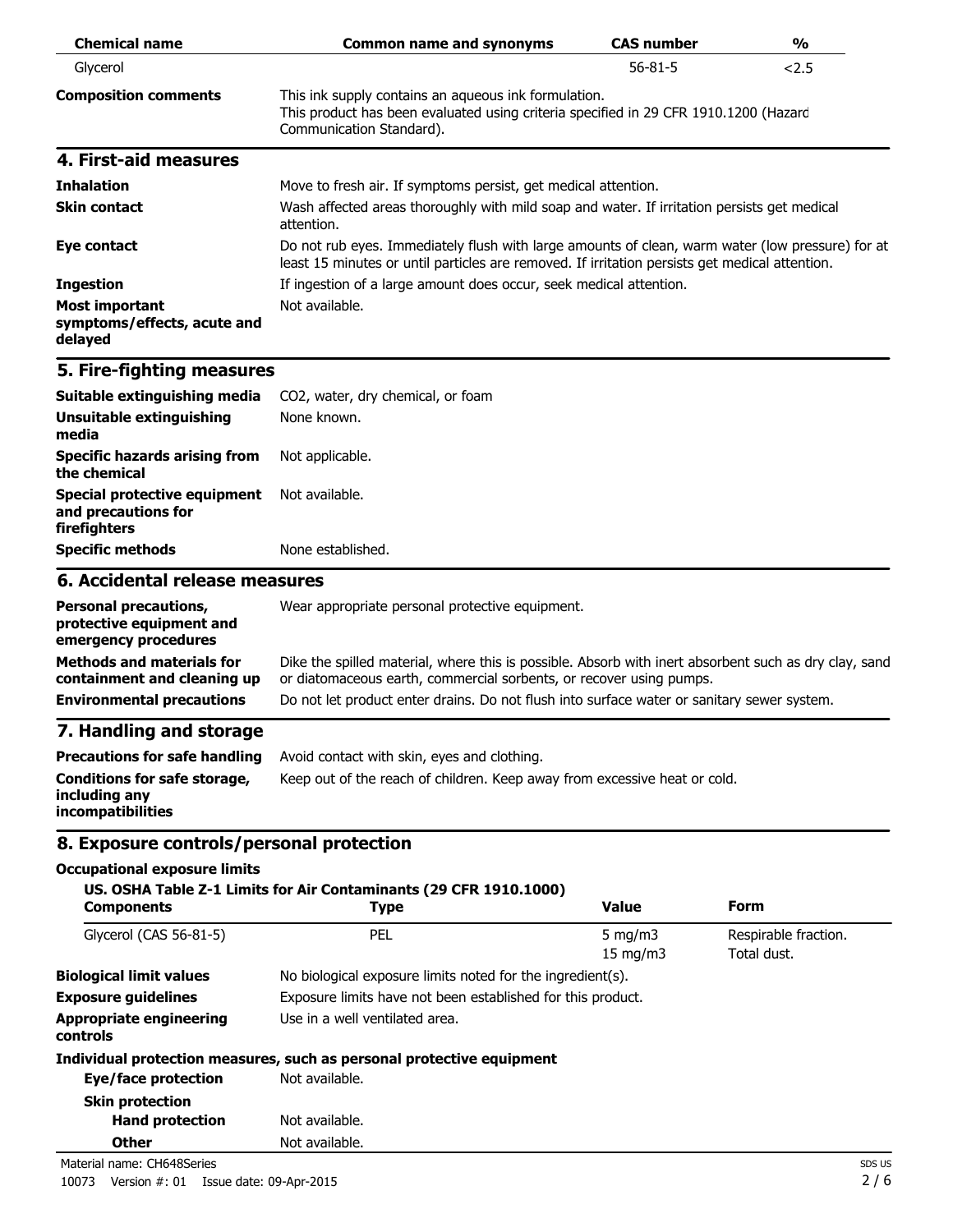| <b>Respiratory protection</b>     | Not available.                                                         |
|-----------------------------------|------------------------------------------------------------------------|
| <b>Thermal hazards</b>            | Not available.                                                         |
| General hygiene<br>considerations | Handle in accordance with good industrial hygiene and safety practice. |

# **9. Physical and chemical properties**

| <b>Appearance</b>                                  |                                                           |  |
|----------------------------------------------------|-----------------------------------------------------------|--|
| <b>Physical state</b>                              | Not available.                                            |  |
| <b>Color</b>                                       | Black.                                                    |  |
| Odor                                               | Not available.                                            |  |
| <b>Odor threshold</b>                              | Not available.                                            |  |
| рH                                                 | 9.2                                                       |  |
| <b>Melting point/freezing point</b>                | Not available.                                            |  |
| <b>Initial boiling point and</b><br>boiling range  | Not determined                                            |  |
| <b>Flash point</b>                                 | > 200.0 °F (> 93.3 °C) Pensky-Martens Closed Cup          |  |
| <b>Evaporation rate</b>                            | Not determined                                            |  |
| <b>Flammability (solid, gas)</b>                   | Not available.                                            |  |
| Upper/lower flammability or explosive limits       |                                                           |  |
| Flammability limit - lower Not determined<br>(9/6) |                                                           |  |
| <b>Flammability limit -</b><br>upper $(% )$        | Not available.                                            |  |
| <b>Explosive limit - lower</b><br>(%)              | Not available.                                            |  |
| <b>Explosive limit - upper</b><br>(%)              | Not available.                                            |  |
| <b>Vapor pressure</b>                              | Not determined                                            |  |
| Solubility(ies)                                    |                                                           |  |
| <b>Solubility (water)</b>                          | Soluble in water                                          |  |
| <b>Partition coefficient</b><br>(n-octanol/water)  | Not available.                                            |  |
| <b>Auto-ignition temperature</b>                   | Not determined                                            |  |
| <b>Decomposition temperature</b>                   | Not available.                                            |  |
| <b>Viscosity</b>                                   | Not available.                                            |  |
| <b>Other information</b>                           |                                                           |  |
| <b>Specific gravity</b>                            | $1 - 1.1$                                                 |  |
| <b>Other information</b>                           | For other VOC regulatory data/information see Section 15. |  |
| VOC (Weight %)                                     | $< 240$ g/l                                               |  |

# **10. Stability and reactivity**

| <b>Reactivity</b><br><b>Chemical stability</b><br><b>Possibility of hazardous</b><br>reactions | Not available.<br>Stable under recommended storage conditions.<br>Will not occur.                                                                                                            |
|------------------------------------------------------------------------------------------------|----------------------------------------------------------------------------------------------------------------------------------------------------------------------------------------------|
| <b>Conditions to avoid</b>                                                                     | Not available.                                                                                                                                                                               |
| <b>Incompatible materials</b>                                                                  | Incompatible with strong bases and oxidizing agents.                                                                                                                                         |
| <b>Hazardous decomposition</b><br>products                                                     | Upon decomposition, this product may yield gaseous nitrogen oxides, carbon monoxide, carbon<br>dioxide and/or low molecular weight hydrocarbons. hydrogen fluoride, fluorinated hydrocarbons |

# **11. Toxicological information**

**Symptoms related to the physical, chemical and toxicological characteristics** Not available.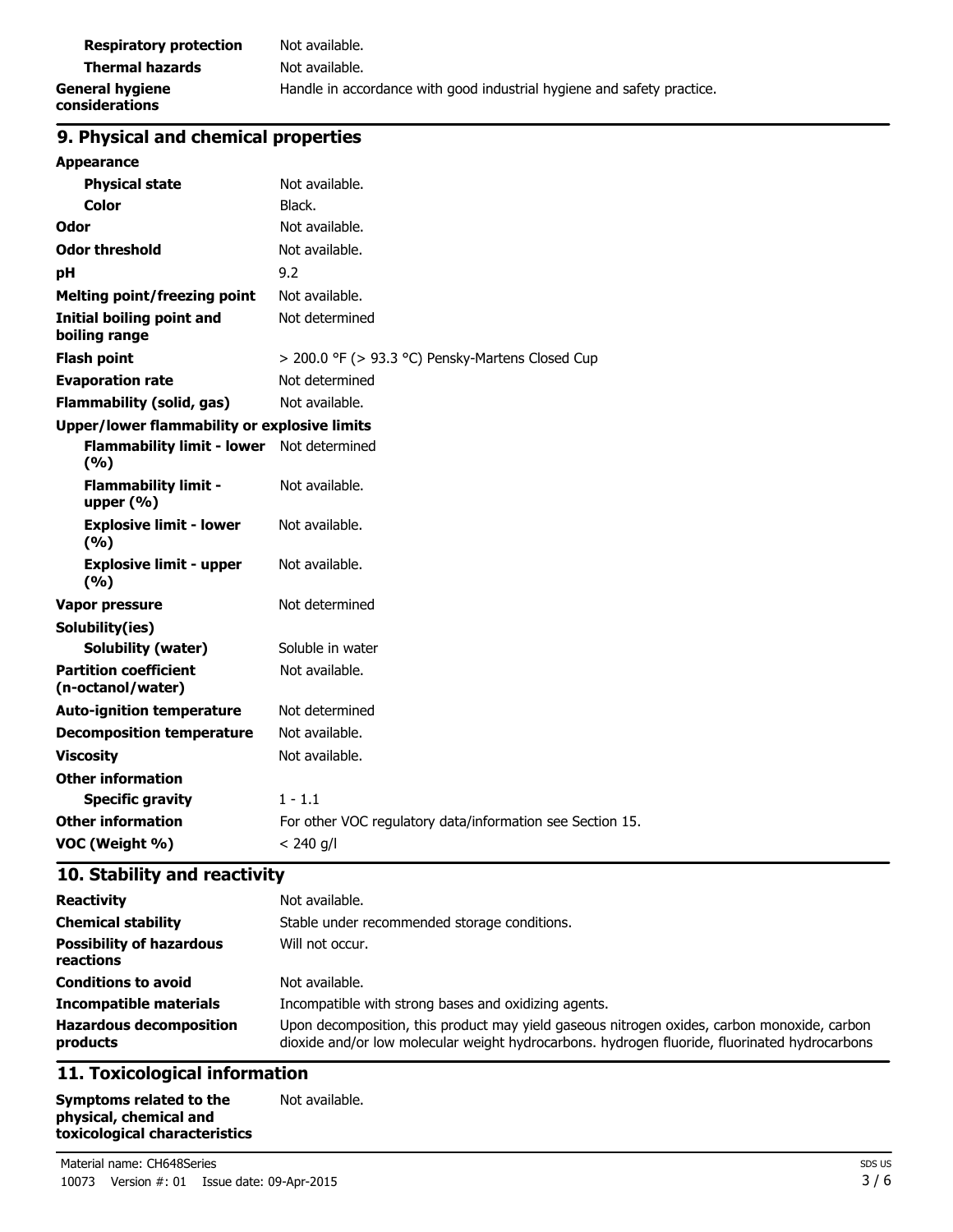| <b>Information on toxicological effects</b>                  |                                 |                                                                                                                                                                                                                                                                                                                                                                                                                |
|--------------------------------------------------------------|---------------------------------|----------------------------------------------------------------------------------------------------------------------------------------------------------------------------------------------------------------------------------------------------------------------------------------------------------------------------------------------------------------------------------------------------------------|
| <b>Acute toxicity</b>                                        |                                 | Based on available data, the classification criteria are not met.                                                                                                                                                                                                                                                                                                                                              |
| <b>Skin corrosion/irritation</b>                             |                                 | Based on available data, the classification criteria are not met.                                                                                                                                                                                                                                                                                                                                              |
| Serious eye damage/eye<br>irritation                         |                                 | Based on available data, the classification criteria are not met.                                                                                                                                                                                                                                                                                                                                              |
| <b>Respiratory or skin sensitization</b>                     |                                 |                                                                                                                                                                                                                                                                                                                                                                                                                |
| <b>Respiratory sensitization</b>                             |                                 | Based on available data, the classification criteria are not met.                                                                                                                                                                                                                                                                                                                                              |
| <b>Skin sensitization</b>                                    |                                 | Based on available data, the classification criteria are not met.                                                                                                                                                                                                                                                                                                                                              |
| <b>Germ cell mutagenicity</b>                                |                                 | Based on available data, the classification criteria are not met.                                                                                                                                                                                                                                                                                                                                              |
| Carcinogenicity                                              |                                 | Based on available data, the classification criteria are not met.                                                                                                                                                                                                                                                                                                                                              |
|                                                              | bound form in this preparation. | Carbon black is classified as a carcinogen by the IARC (possibly carcinogenic to humans, Group<br>2B) and by the State of California under Proposition 65. In their evaluations of carbon black, both<br>organizations indicate that exposure to carbon black, per se, does not occur when it remains<br>bound within a product matrix, specifically, rubber, ink, or paint. Carbon black is present only in a |
| <b>Reproductive toxicity</b>                                 |                                 | Based on available data, the classification criteria are not met.                                                                                                                                                                                                                                                                                                                                              |
| <b>Specific target organ toxicity</b><br>- single exposure   |                                 | Based on available data, the classification criteria are not met.                                                                                                                                                                                                                                                                                                                                              |
| <b>Specific target organ toxicity</b><br>- repeated exposure |                                 | Based on available data, the classification criteria are not met.                                                                                                                                                                                                                                                                                                                                              |
| <b>Aspiration hazard</b>                                     |                                 | Based on available data, the classification criteria are not met.                                                                                                                                                                                                                                                                                                                                              |
| <b>Further information</b>                                   |                                 | Complete toxicity data are not available for this specific formulation<br>Refer to Section 2 for potential health effects and Section 4 for first aid measures.                                                                                                                                                                                                                                                |
| <b>Components</b>                                            | <b>Species</b>                  | <b>Test Results</b>                                                                                                                                                                                                                                                                                                                                                                                            |
| 2-pyrrolidone (CAS 616-45-5)                                 |                                 |                                                                                                                                                                                                                                                                                                                                                                                                                |
| <b>Acute</b>                                                 |                                 |                                                                                                                                                                                                                                                                                                                                                                                                                |
| <b>Oral</b>                                                  |                                 |                                                                                                                                                                                                                                                                                                                                                                                                                |
| LD50                                                         | Guinea pig                      | 6500 mg/kg                                                                                                                                                                                                                                                                                                                                                                                                     |

# **12. Ecological information**

|                | <b>Species</b>                                                       | <b>Test Results</b>                                                                                                                                                           |
|----------------|----------------------------------------------------------------------|-------------------------------------------------------------------------------------------------------------------------------------------------------------------------------|
|                |                                                                      |                                                                                                                                                                               |
|                |                                                                      |                                                                                                                                                                               |
|                |                                                                      |                                                                                                                                                                               |
| <b>LC50</b>    |                                                                      |                                                                                                                                                                               |
|                | <b>Species</b>                                                       | <b>Test Results</b>                                                                                                                                                           |
|                |                                                                      |                                                                                                                                                                               |
|                |                                                                      |                                                                                                                                                                               |
| <b>EC50</b>    | Water flea (Daphnia pulex)                                           | 13.21 mg/l, 48 hours                                                                                                                                                          |
|                |                                                                      |                                                                                                                                                                               |
|                |                                                                      |                                                                                                                                                                               |
| <b>LC50</b>    | Rainbow trout, donaldson trout<br>(Oncorhynchus mykiss)              | 51000 - 57000 mg/l, 96 hours                                                                                                                                                  |
| Not available. |                                                                      |                                                                                                                                                                               |
| Not available. |                                                                      |                                                                                                                                                                               |
|                |                                                                      |                                                                                                                                                                               |
|                | $-0.85$                                                              |                                                                                                                                                                               |
|                |                                                                      |                                                                                                                                                                               |
| Not available. |                                                                      |                                                                                                                                                                               |
|                | 2-pyrrolidone (CAS 616-45-5)<br><b>Persistence and degradability</b> | Not expected to be harmful to aquatic organisms.<br>Fathead minnow (Pimephales promelas) > 750 mg/l, 96 hours<br>Partition coefficient n-octanol / water (log Kow)<br>$-1.76$ |

Rat 6500 mg/kg

Material name: CH648Series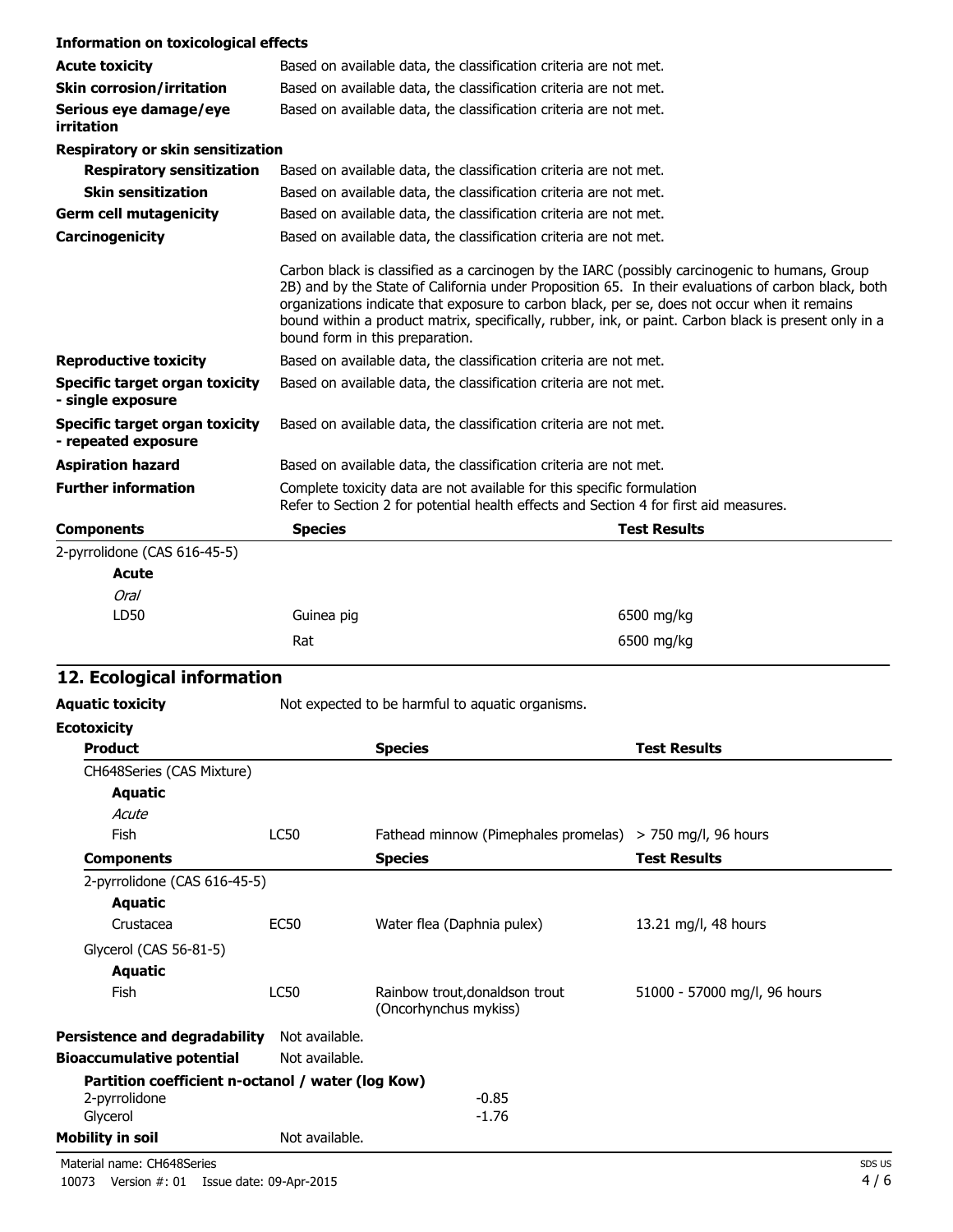## **13. Disposal considerations**

|  | <b>Disposal instructions</b> |
|--|------------------------------|
|--|------------------------------|

Do not allow this material to drain into sewers/water supplies. Dispose of waste material according to Local, State, Federal, and Provincial Environmental Regulations.

HP's Planet Partners (trademark) supplies recycling program enables simple, convenient recycling of HP original inkjet and LaserJet supplies. For more information and to determine if this service is available in your location, please visit http://www.hp.com/recycle.

### **14. Transport information**

#### **DOT**

Not regulated as dangerous goods.

#### **IATA**

Not regulated as dangerous goods.

#### **IMDG**

Not regulated as dangerous goods.

#### **ADR**

Not regulated as dangerous goods.

**Further information** Not a dangerous good under DOT, IATA, ADR, IMDG, or RID.

### **15. Regulatory information**

#### **US federal regulations** US TSCA 12(b): Does not contain listed chemicals.

**TSCA Section 12(b) Export Notification (40 CFR 707, Subpt. D)**

Not regulated. **CERCLA Hazardous Substance List (40 CFR 302.4)**

Not listed.

#### **SARA 304 Emergency release notification**

Not regulated.

## **OSHA Specifically Regulated Substances (29 CFR 1910.1001-1050)**

Not listed.

#### **Superfund Amendments and Reauthorization Act of 1986 (SARA)**

No

**Hazard categories** Immediate Hazard - No Delayed Hazard - No Fire Hazard - No Pressure Hazard - No Reactivity Hazard - No

#### **SARA 302 Extremely hazardous substance**

Not listed.

**SARA 311/312 Hazardous chemical**

#### **Other federal regulations**

**Safe Drinking Water Act (SDWA)** Not regulated.

#### **US state regulations**

#### **US. Massachusetts RTK - Substance List**

2-pyrrolidone (CAS 616-45-5) Glycerol (CAS 56-81-5)

### **US. New Jersey Worker and Community Right-to-Know Act**

### Glycerol (CAS 56-81-5)

### **US. Pennsylvania Worker and Community Right-to-Know Law**

2-pyrrolidone (CAS 616-45-5) Glycerol (CAS 56-81-5)

# **US. Rhode Island RTK**

Not regulated.